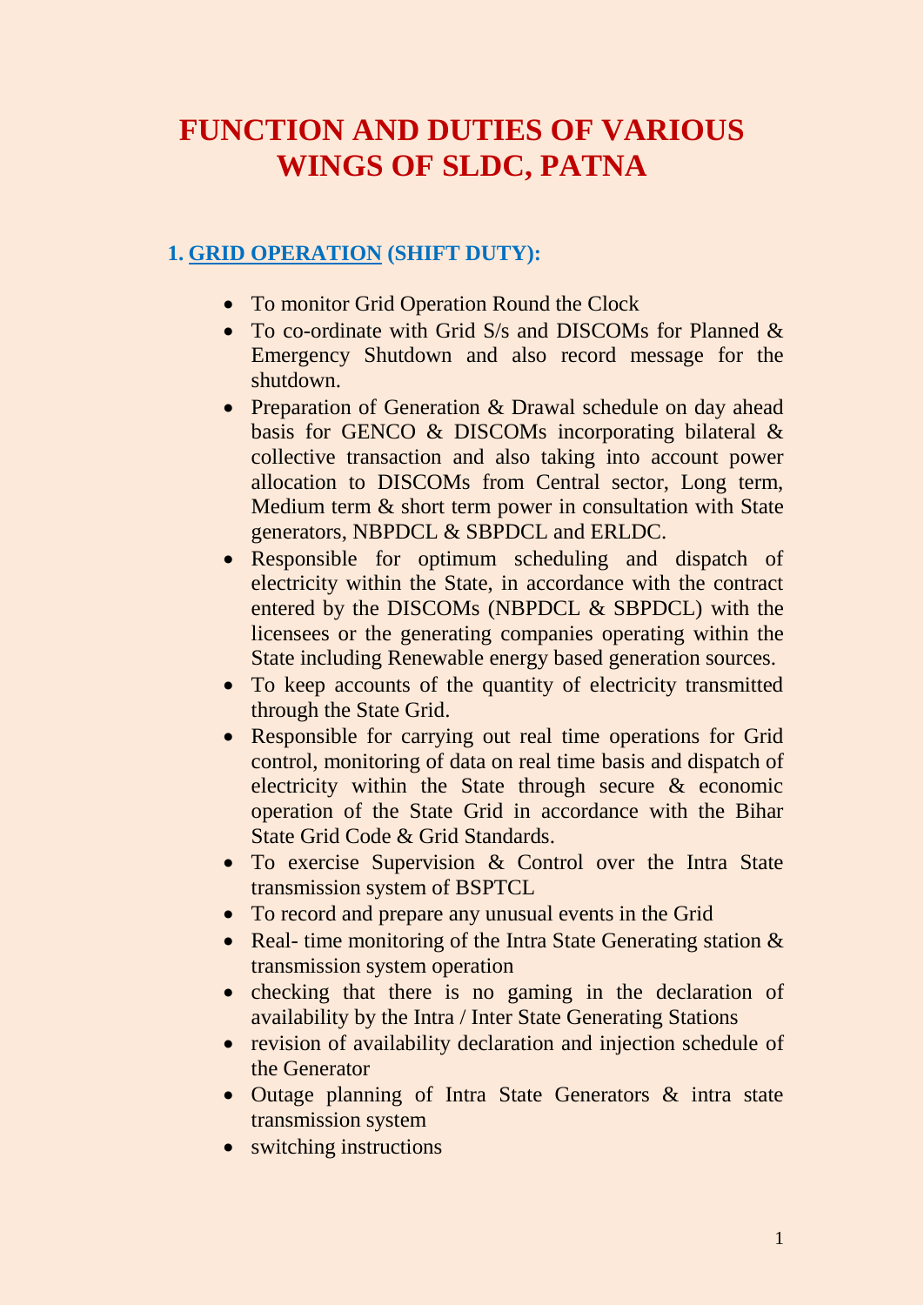- Facilitating transactions of power under short term and long term intra state open access as approved by STU.
- Issuing No Objection Certificate/Standing Clearance for inter-state open access transactions and facilitating the same consequent upon the approval from Nodal RLDC.
- SLDC shall effect real time monitoring of difference between generation and load of the area covered by each islanded scheme in operation. In case of large deviation, SLDC shall effect appropriate changes in area covered by an islanding scheme by making operative or blocking the tripping of lines through respective under frequency relays. These changes have to be informed to ERPC/ERLDC as and when implemented.
- SLDC shall effect real time monitoring of difference between generation and load of the area covered by each islanded scheme in operation. In case of large deviation, SLDC shall effect appropriate changes in area covered by an islanding scheme by making operative or blocking the tripping of lines through respective under frequency relays.
- The Incharge of Grid Substations where under frequency relays for islanding purposes are installed shall confirm to SLDC through a numbered message, the status of UF relays which are blocked / made operative as per latest system conditions / changing loads. No alterations in Under Frequency Relays (UFR) status/settings shall be made without specific approval through a coded message from SLDC. At the time of change in system status necessitating blocking / operating of these relays, the shift engineer of LD centre shall convey the changed requirement to respective GSS and obtain confirmation that the relay status has been suitably changed. It has to be ensured that due permission is taken from ERLDC in respect of any such tripping of interstate lines and interconnection with ISTS.
- The power system operation is a dynamic situation, the SLDC shall keep on monitoring the system status at least once in every shift and ensure that status of UFRs be kept suitably operative / blocked with correct settings as per system requirements, so that in the event of major grid disturbance, Islanding takes place smoothly.
- **2. Grid Operation (General Shift):**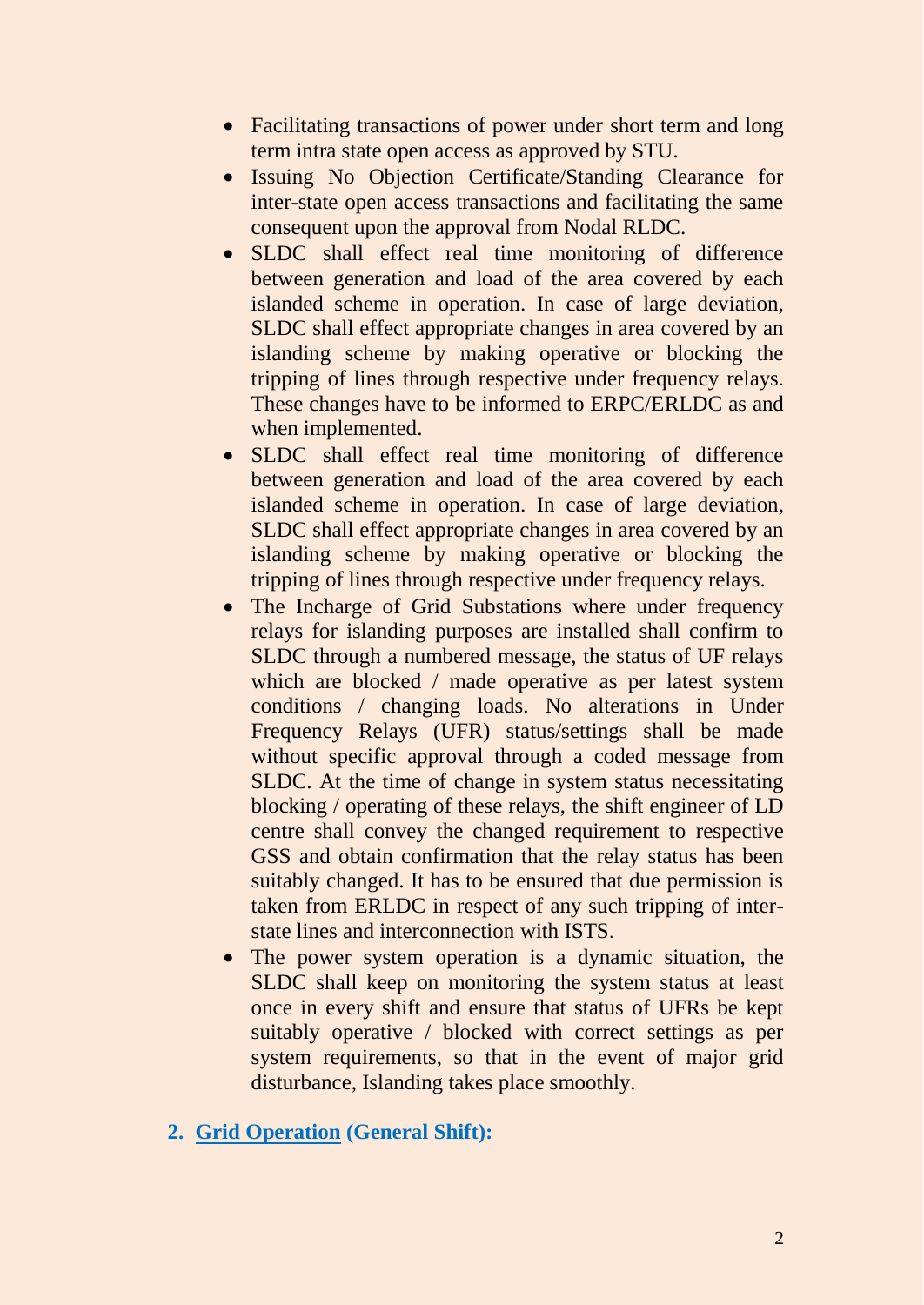- To analyse and prepare grid report on daily basis pertaining to Grid incidence & Grid disturbance and shut down in the Intra State and Inter State transmission system. The grid report should be submitted to MD / Transmission & CMD, BSP(H)CL.
- To carry out system study for the Critical shutdown as well as such shutdown affecting power supply in the Distribution licensee area and if possible make an alternative arrangement for supply of power through alternative transmission lines before allowing for shutdown.
- To prepare daily report of power position, record schedule & actual drawl of DISCOMs, schedule & actual injection of power by the intra state generators for preparation of monthly energy accounting & Deviation schedule of DISCOMs & Intra State Generators and forward the same to the Commercial wing of SLDC.
- To prepare daily & weekly report of power supply positions and forward the same to MD / North, MD / South, MD / Transmission & CMD / BSP(H)CL.
- To keep record of non compliance of directions of SLDC by the Intra State Generators & DISCOMs/Open access customers and deal the issues of non compliance of SLDC directions with BERC in accordance with the provision of Section 33 of EA 2003.
- To check the time drift and take appropriate action in consultation with ERLDC and match the same with the intra state generators for proper energy accounting and audit.
- In order to isolate and save healthy parts of the grid during any disturbance, under frequency islanding schemes have to be designed and developed based on system study and simulating the conditions requiring isolation of a generator from rest of the grid.
- SLDC shall make the islanding schemes in consultations with ERPC and shall modify as per system requirement.
- SLDC shall formulate one or more sets or subsets of islanding scheme(s) to prevent tripping of generating units operating within the state.
- Such schemes shall be formulated in consonance with the principles and guidelines decided by ERPC. ERLDC/SLDC shall effect changes to any such islanding scheme, as may be suggested by ERPC and ERLDC. These changes have to be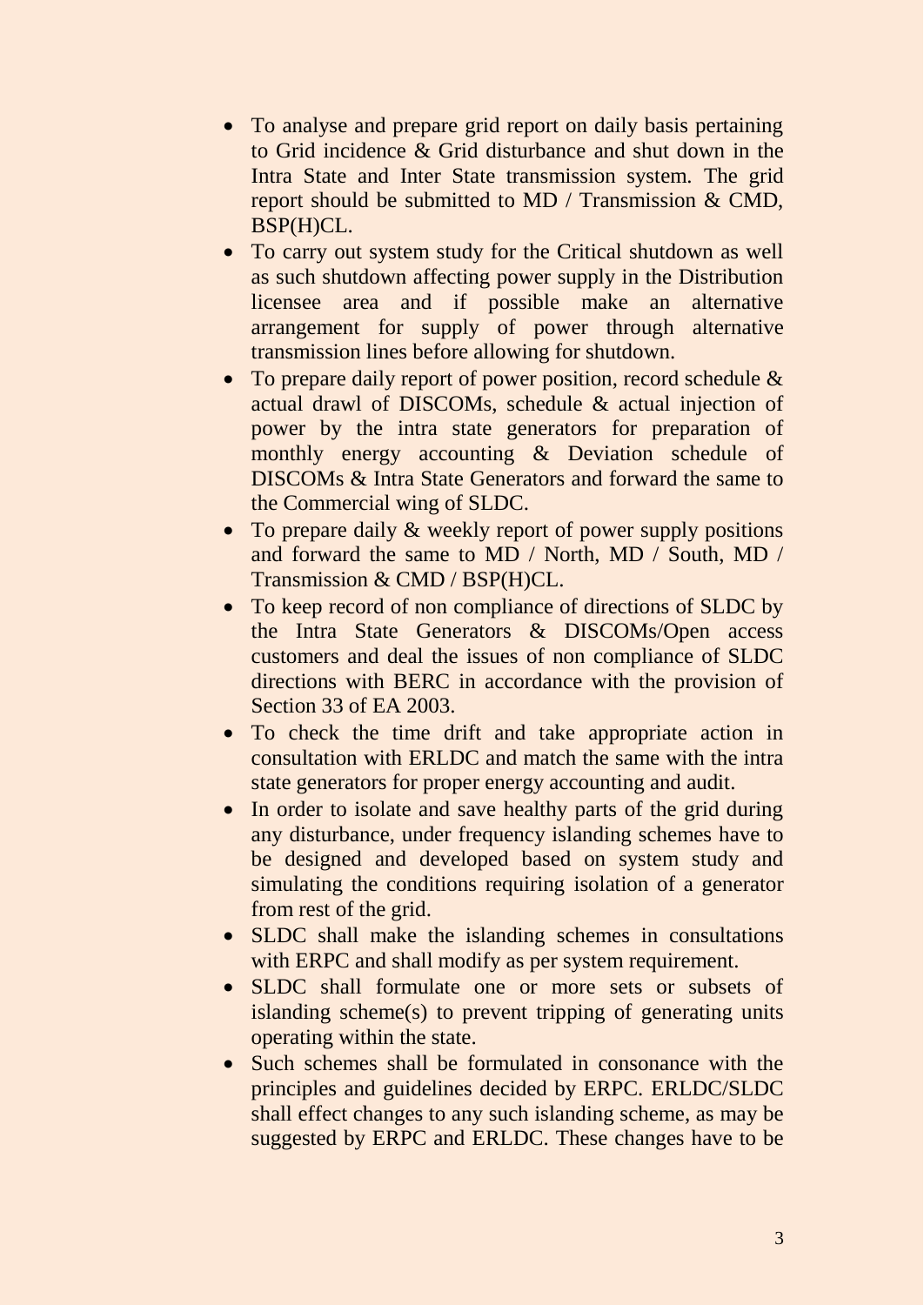informed to ERPC/ERLDC and all affected users as and when implemented

- To prepare regular MIS report
- SLDC shall upload following reports on its website
	- (a) Annual and monthly grid reports containing annual and monthly supply position for Rajasthan Grid.
	- (b) Weekly reports containing weekly power supply position for the BSPTCL Grid.
	- (c) Daily state power availability from all sources including supply position report
	- (d) Daily outage status report for transmission lines and generating units.
- Event information from SLDC to Utilities:
	- (a) Any operations planned to be carried out on the instructions of ERLDC which may have an impact on the State system and which shall be reported by ERLDC to SLDC in advance, shall be brought to the notice of concerned users of State.
	- (b) SLDC shall also send report to its Discoms, if due to any failure or trippings, the power supply is affected by 20% of the schedule or in 20% of the area served by the licensee.
	- (c) In the event of a grid disturbance, SLDC shall issue a flash report to the DISCOMs, followed by a detailed report in the following manner (Grid Disturbance Category is defined in Appendix-I):
		- (i) Grid disturbance category A (**major disturbance**): Flash report within a period of six (6) hours followed by a detailed report within ten (10) working days.
		- (ii) Grid disturbance category B (**moderate disturbance):** Flash report within a period of five (5) hours followed by a detailed report within a period of seven (7) working days.
		- (iii) Grid disturbance category C (**minor disturbance**): Flash report within a period of four (4) hours followed by a detailed report within a period of four (4) working days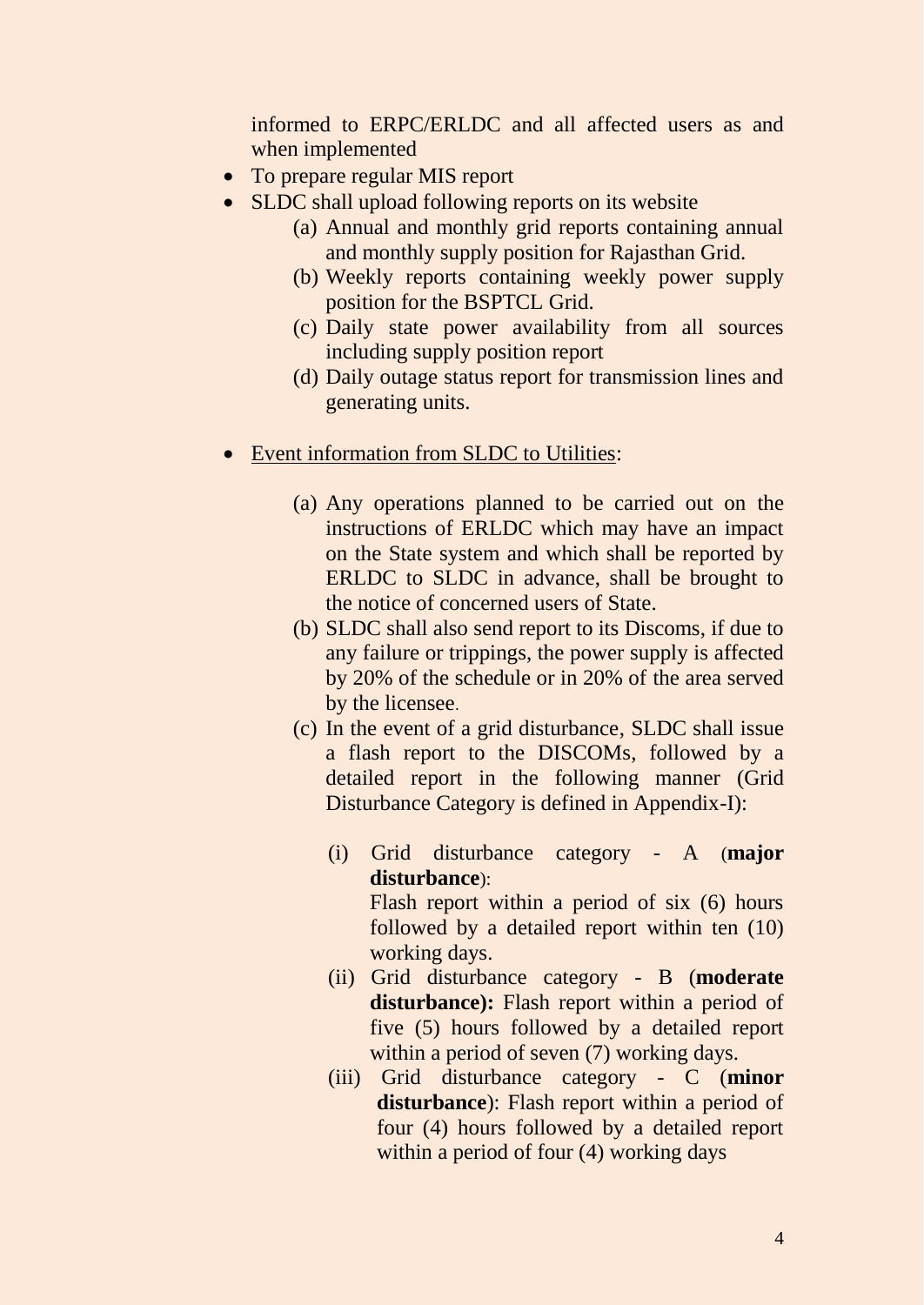### **3. Commercial wing of SLDC:**

- To keep records of the power & energy transacted through the intra state grid of BSPTCL including power injected by the State Generators & supplied to DISCOMs.
- To collect weekly meter data from all the interface meters with the DISCOMs, State Generators & CTU for preparation of Deviation schedule.
- To prepare Monthly Energy Accounting and Weekly Deviation Schedule of DISCOMs & Intra State Generators.
- To decide meter location at interface points with DISCOMs, Intra State Generators, Open Access Customer(s).
- Preparation of ARR of the SLDC for determination of fees & charges of SLDC and filing before BERC for approval in consultation with the finance wing of the BSPTCL
- Approval of Short term open access as per BERC Open Access Regulations as amended time to time and collection of open access charges.
- Creation of State UI Pool for collection and disbursement of payment based on the weekly Deviation schedule of Intra state generators & DISCOMs and reconciliation of payments on weekly basis.
- To prepare and raise bills to the DISCOMs, Open Access customer & Intra State Generators towards SLDC fees & charges.

# **4. Unified Load Dispatch Centre (ULDC):**

- To operate and maintained the hardware & software in ULDC
- To modify / design modified database to accommodate integration of new RTU and to accommodate different operational requirement
- To validate data in regular interval to ensure correct display of data
- To take back up of the system and to restore the system in the event of system crash.
- To generate report from the real time system to study the cause of the system disturbance
- To monitor and analyze the PMU data installed in the BSPTCL Grid S/s & PSS of DISCOMs (if any)